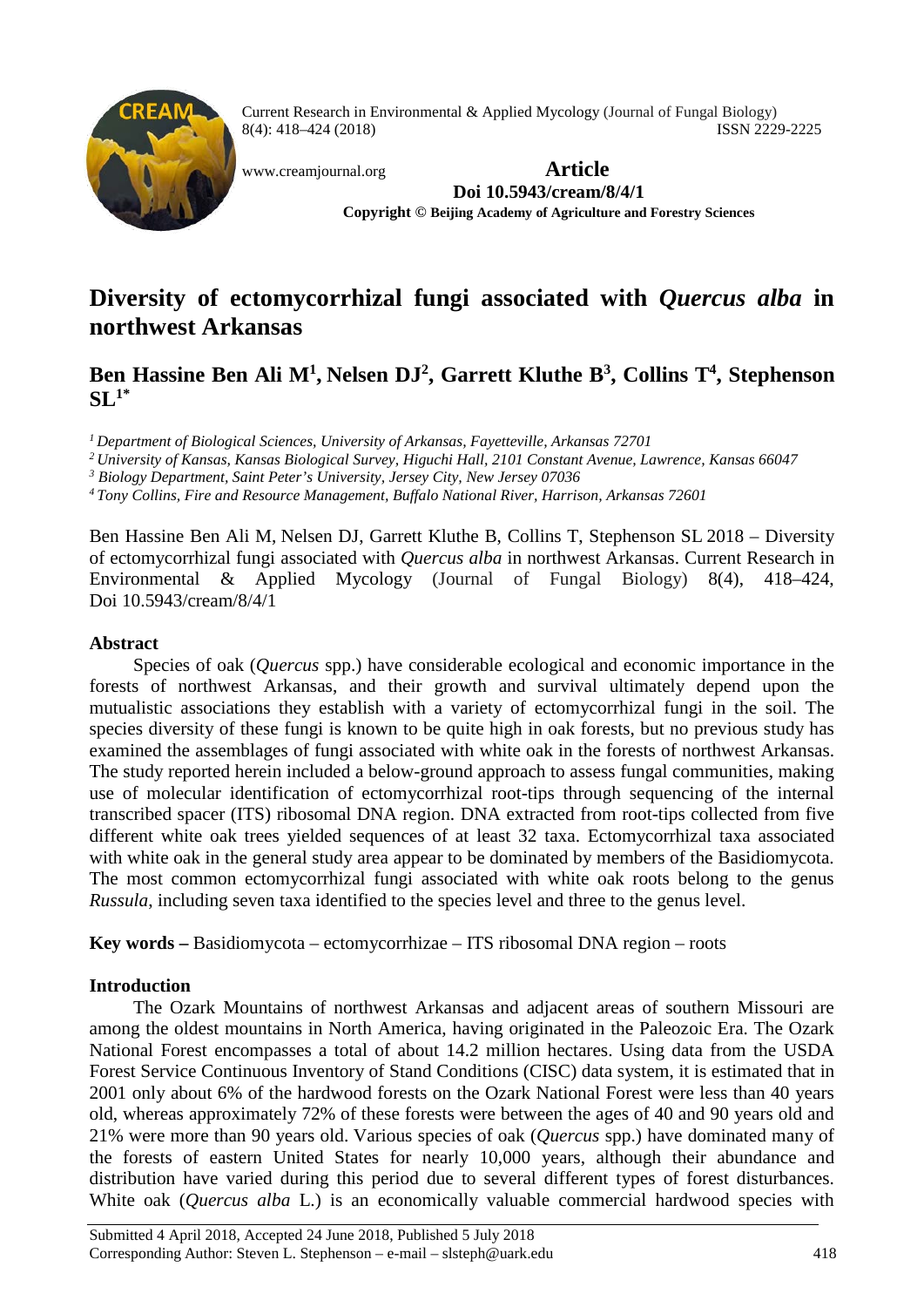extensive use in the furniture industry. Moreover, the acorns of this tree are an important food resource for wildlife. White oak is recognized for its ability to form symbiotic associations with a wide range of ectomycorrhizal (ECM) fungi. Sequencing of the Internal Transcribed Spacer (ITS) region of the fungal ribosomal RNA gene has made the DNA-based identification of species of fungi possible (Schoch et al. 2012). The main objective of the present study was to carry out a preliminary DNA-based assessment of the assemblages of ectomycorrhizal fungi associated with the roots of white oak, using the forests of the Ozark Mountains as a model site for possible future studies.

#### **Materials & Methods**

#### **Study sites**

The present study was carried out in Pea Ridge National Military Park (36°27'15" N, 94 $\degree$ 02'05" W). The park, which has a total area of approximately 17 km<sup>2</sup>, was established in 1956 to protect the site of the Civil War Battle of Pea Ridge, which was fought on 7–8 March 1862. The forested areas of the park are dominated by a mixture of several species of oak (*Quercus alba* L., *Q. velutina* Lam., *Q*. *stellata* Wangenh., and *Q. rubra* L.) and hickory (*Carya ovata* [Mill.] K. Koch, *C. texana* Buckley, and *C. tomentosa* Sarg.).

#### **Belowground sampling strategy**

The roots of five oak trees were sampled. Trees were opportunistically sampled at least 10 meters apart to avoid resampling the same fungal genets. Root-tips were collected from different sides of the tree at 90° intervals (north, south, east and west). The distance of sampling from the trunk of the tree was between 0.5 and 2.0 meters. Roots were uncovered using a trowel, then feeder roots were traced back to the sample tree and growing colonized root-tips were collected. Because of variability in colonized root tip length, width, and numbers, a total volume of approximately 20 ml was collected for each sampled tree. Root-tip samples were placed in 50 ml screw cap tubes with 2% CTAB solution. Samples were kept refrigerated for further morphological and molecular analyses.

#### **DNA extraction**

Before microscopic examination and subsequent DNA extraction, the roots were carefully washed with distilled water, and soil residues were removed. The cleaned roots were transferred into a polystyrene Petri dish. Digital pictures of ECM morphologies were taken with a Leica DFC495 binocular microscope using a black background illumination at various magnifications. Individual ECM root-tips (ca.  $1-5$  mm) were then homogenized and transferred into a clean sterile 1.5 ml microfuge tube. Samples were homogenized using a Geno/Grinder 2010 with 3 mm glass beads (10 min, 1620 rpm). DNA extraction from homogenized tissue was carried out using the NucleoSpin Plant II kit (Macherey-Nagel, Bethlehem, PA). Protocol steps were modified from the manufacturer's original protocol to carry out optimal DNA extraction. Modifications included dividing the volumes of PL1 Buffer solution, Rnase A, and PC Buffer solution PC by half, and performing one wash with 350 ml PW1 Buffer solution. DNA samples were eluted in 25 µl of PE Buffer solution.

#### **PCR and sequencing**

DNA extracted from ectomycorrhizal root-tips was amplified via polymerase chain reaction (PCR) using the fungal-specific primers ITS1F and ITS4 (White et al. 1990, Gardes & Bruns 1993). PCR amplifications were performed in a thermocycler. The PCR program was as follows: initial denaturation at 95 °C for 5 min, followed by 37 cycles of denaturation at 95 °C for 20 s, annealing at 56 °C for 30 s, and amplification at 72 °C for 1.30 min, and a final extension at 72 °C for 7 min. PCR products were verified via electrophoresis in a 1.5% agarose gel in 0.5× TAE buffer, stained with SYBR safe. MassRuler Express Forward DNA ladder Mix (Thermo Scientific,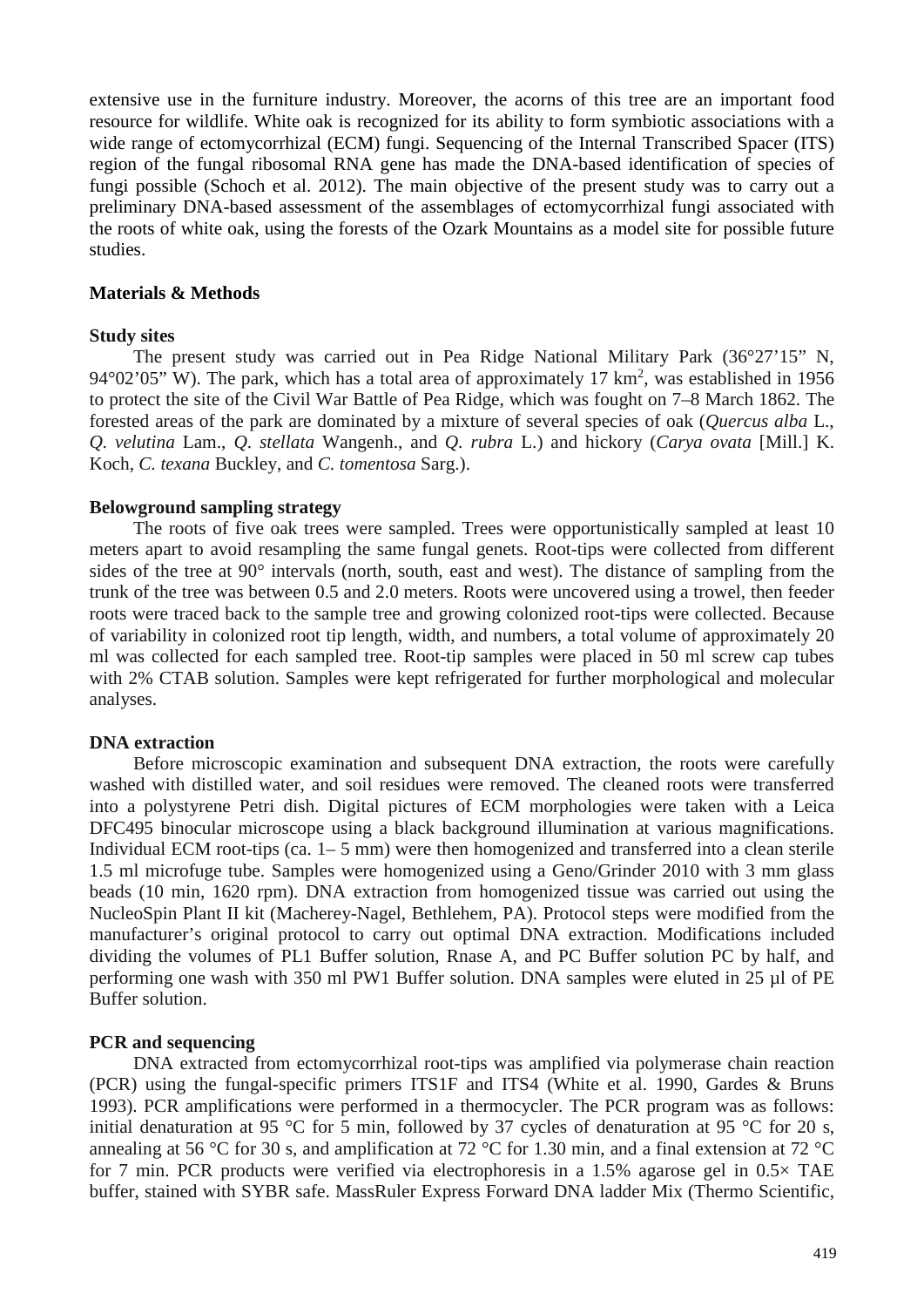MA) was used as a size standard. DNA was sent for single-pass Sanger sequencing to Beckman-Coulter Genomics (Danvers, MA). Sequences were edited using the software SeqMan-program version 7.1.0 (44.1) and manually corrected before alignment to obtain a consensus sequence. For a DNA-based identification all sequences were *in silico* compared with the results of a nucleotide search using the Basic Local Alignment Search Tool (BLAST) available at the National Center for Biotechnology Information (NCBI; [www.ncbi.nlm.nih.gov\)](http://www.ncbi.nlm.nih.gov/). At ca 95% identity, sequences were considered identified to species where there was a match with an existing sequence; at a lower % identity, sequences were considered identified to genus.

## **Results**

## **Diversity of ectomycorrhizal fungi**

DNA isolated from 100 individual root-tips collected from five trees in the Pea Ridge National Military Park yielded 32 taxa of ECM fungi (Table 1). Most morphotypes were found only once (Fig. 1). The majority of the ectomycorrhizal fungi identified from DNA sequences belong to the phylum Basidiomycota; however, several taxa (including *Cenococcum geophilum, Cistella spicicola,* and unidentified members of the Chaetothyriales and Helotiales) are members of the Ascomycota. The ECM fungi most commonly associated with *Quercus alba* belong to the genus *Russula*, and almost a third of all sequences could be assigned to this genus.

|  | Table 1 Fungi identified with ITS sequence data from root-tips of Quercus alba. Note: Percent |  |  |  |  |  |  |
|--|-----------------------------------------------------------------------------------------------|--|--|--|--|--|--|
|  | $ID = %$ of closest matching sequence in GenBank.                                             |  |  |  |  |  |  |

| <b>Taxon</b>                                            | <b>GenBank</b><br>Accession no. | Percent<br>ID | <b>Sequence in</b><br><b>GenBank</b> |
|---------------------------------------------------------|---------------------------------|---------------|--------------------------------------|
| Amanita novinupta Tulloss & J. Lindgr.                  | KX358019                        | 98%           | GQ250403                             |
| Amanita sp.                                             | KX358018                        | 93%           | KP313583                             |
| Ascomycota (unidentified species)                       | KX358020                        | 98%           | KM576302                             |
| Aureobasidium pullulans (de Bary & Löwenthal) G. Arnaud | KX358021                        | 100%          | KM507833                             |
| Cenococcum geophilum Fr.                                | KX358022                        | 99%           | LC095204                             |
| Chaetothyriales (unidentified species)                  | KX358923                        | 98%           | DO421069                             |
| Cistella spicicola Huhtinen & Söderh.                   | KX358024                        | 98%           | GU727553                             |
| Clavulina sp.                                           | KX358025                        | 87%           | KR019838                             |
|                                                         | KX358028                        | 100%          | NR119892                             |
| Hebeloma brunneifolium Hester                           |                                 |               |                                      |
| Helotiales (unidentified species)                       | KX358030                        | 97%           | JX243905                             |
| Helvellosebacina sp. 1                                  | KX358031                        | 99%           | KF000461                             |
| Helvellosebacina sp. 2                                  | KX358032                        | 99%           | KF000449                             |
| Hydnum sp.                                              | KX358033                        | 96%           | DQ218306                             |
| Hygrophorus russula (Schaeff.) Kauffman                 | KX358034                        | 95%           | KF291216                             |
| <i>Inocybe</i> sp. 1                                    | KX358035                        | 92%           | HQ604215                             |
| Inocybe sp. 2                                           | KX358037                        | 91%           | AB848505                             |
| Lactarius argillaceifolius Hesler & A.H. Smith          | KX358038                        | 95%           | KJ705210                             |
| Lactifluus sp.                                          | KX358041                        | 83%           | HG426469                             |
| Russula cerolens Shaffer                                | KX358043                        | 99%           | JX434674                             |
| Russula chamaeleontina (Lasch) Fr.                      | KX358044                        | 96%           | JF834357                             |
| Russula compacta Frost                                  | KX358046                        | 99%           | KT933952                             |
| Russula pectinatoides Peck                              | KX358047                        | 99%           | KJ530759                             |
| Russula quercilicis Sarnari                             | KX358049                        | 97%           | JF908700                             |
| Russula raoultii Quel.                                  | KX358050                        | 97%           | KR082875                             |
| <i>Russula subtilis Burt.</i>                           | KX358053                        | 95%           | GQ166871                             |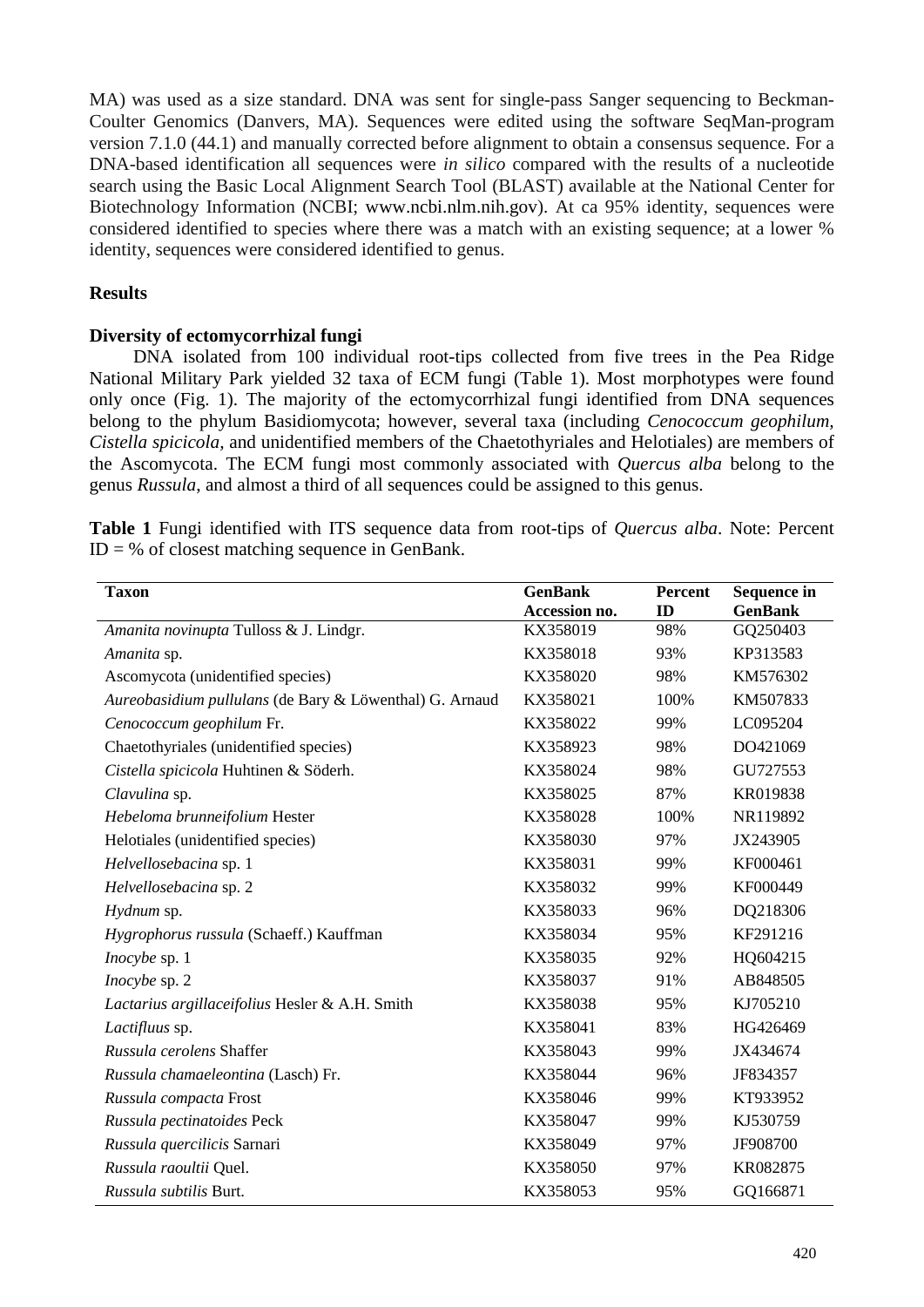# **Table 1** Continued.

| <b>Taxon</b>                                                    | <b>GenBank</b><br>Accession no. | <b>Percent</b><br>ID | Sequence in<br><b>GenBank</b> |
|-----------------------------------------------------------------|---------------------------------|----------------------|-------------------------------|
| Russula sp. 1                                                   | KX358051                        | 100%                 | JX030256                      |
| <i>Russula</i> sp. 2                                            | KX358052                        | 90%                  | EU569266                      |
| Russula sp. 3                                                   | KX358048                        | 94%                  | EU598186                      |
| Sebacina sp.                                                    | KX358054                        | 98%                  | HG796956                      |
| Sistotrema alboluteum (Bourdot & Galzin) Bondartsev &<br>Singer | KX358055                        | 96%                  | AJ606042                      |
| Trichoderma hamatum (Bonord.) Bainier                           | KX358057                        | 100\%                | KT827285                      |
| <i>Tomentella</i> sp.                                           | KX358056                        | 97%                  | KT182921                      |



**Fig. 1** – Ectomycorrhizal morphotypes on *Quercus alba* roots collected in Pea Ridge National Military Park in northwest Arkansas, A *Amanita* sp. B *Cenococcum geophilum.* C *Helvellosebacina*  sp. D *Russula chameleontina.* E *Inocybe* sp. F *Hydnum* sp. G *Hebeloma brunneifolium.* H *Clavulina* sp. I *Russula cerolens*. Scale bar in 1A, 1B and 1D = 0.1 mm, whereas all other scale  $bars = 1.0$  mm.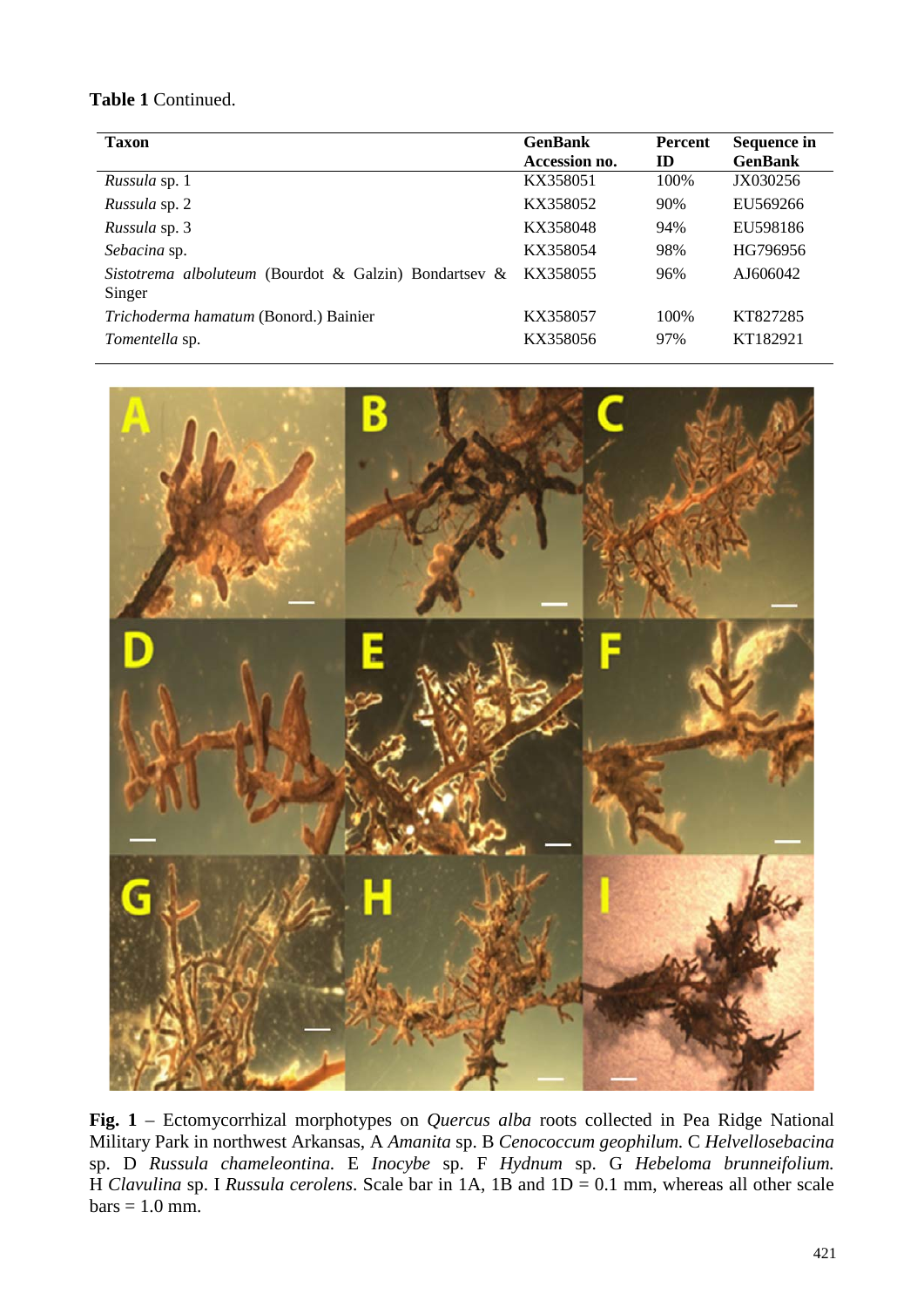#### **Discussion**

Prior to the advent of the techniques of modern molecular biology, determining the ectomycorrhizal fungi associated with particular trees was exceedingly difficult (Straatsma et al. 2001). Since the majority of ectomycorrhizal fungi are basidiomycetes (Rinaldi et al. 2008), they typically produce macroscopic fruiting bodies that are clearly visible for a brief period of time, usually in late summer and early fall in temperate regions of the world. The proximity of fruiting bodies to a tree provides some evidence that the mycelium which produced these fruiting bodies is associated with the roots of the tree. However, the former does not represent definitive proof that the two organisms are involved in an ectomycorrhizal association (Tóth & Barta 2010, Stephenson 2010). Moreover, since most fruiting bodies don't persist for more than a few days, they are not likely to be observed unless the locality where they occur is closely monitored. In many instances, such monitoring is simply not practical. Northwest Arkansas is characterized by relatively dry summers, and in some years, there is very little evidence of the fruiting bodies of ectomycorrhizal fungi (Stephenson, per. observation).

The past three decades have witnessed an unprecedented increase in the number of publications on ectomycorrhizal fungi, and many of these papers have reported on efforts to assess the diversity of the assemblages of fungi associated with individual species of ectomycorrhizalforming trees and shrubs or entire forest communities (Taylor 2002). The impetus for this increase has been the application of molecular techniques which involve extracting DNA from the roots of a tree or shrub, amplifying the Internal Transcribed Spacer (ITS) region of ribosomal DNA and ultimately obtaining a sequence which can be compared with the numerous sequences available in major databases such as UNITE [\(https://unite.ut.ee/\)](https://unite.ut.ee/) (Kõljalg et al. 2005) or GENBANK [\(https://www.ncbi.nlm.nih.gov/genbank/\)](https://www.ncbi.nlm.nih.gov/genbank/) (Schoch et al. 2012).

Although numerous studies of the type described above have been carried out in various localities throughout the world (e.g. Sims et al. 1997, Tóth & Barta 2010, Spake et al. 2016, Nautiyal et al. 2016, Kluthe et al. 2016), the one described herein apparently represents the first such effort in the forests of northwest Arkansas. Indeed, we are not aware of any comparable studies anywhere in the Ozark physiographic province, which encompasses northern Arkansas and the southern half of Missouri while also extending westward into northeast Oklahoma and southeast Kansas. Consequently, one important aspect of the data reported herein is to provide a starting point for future more comprehensive studies.

The total number of taxa (32) identified from just five white oak trees in the present study certainly indicates that a high level of biodiversity exists for ectomycorrhizal fungi in the forests of northwest Arkansas. The fact that half of the sequences recovered did not match any taxon in the UNITE and GENBANK sequence databases at least suggests that this assemblage contains some species that are either rare (i.e. have been described but not yet sequenced) or are possibly new to science. The latter is a possibility, since few species of ectomycorrhizal fungi have been described from material collected in Arkansas (e.g. Rosen 1926).

As noted in Table 1, members of the genus *Russula* appear to be the predominant fungi associated with white oak in the general study area. This would not seem surprising, since this very large genus (approximately 750 species are recognized worldwide) has been one of the more common ectomycorrhizal fungi reported in other surveys. Most species of *Russula* produce relatively large and often brightly colored fruiting bodies, which makes them easy to recognize. However, in the experience of the first author, the fruiting bodies of *Russula* do not appear to be particularly common in the white oak-dominated forests that occur at some localities in the general study area. However, this might not be surprising. Wang et al. (2015), who carried out an intensive study of members of this genus, indicated that the production of fruiting bodies depends upon many factors and varies from year to year so that comprehensive sampling of the species present at a given locality would have to extend over many years. The same is true for several other widespread and important genera of ectomycorrhizal fungi, including *Amanita* and *Lactarius*/*Lactifluus*. Each genus was represented by just two species in the present study, and these data would seem to support the observations noted above. However, the data for *Russula* (ten species identified from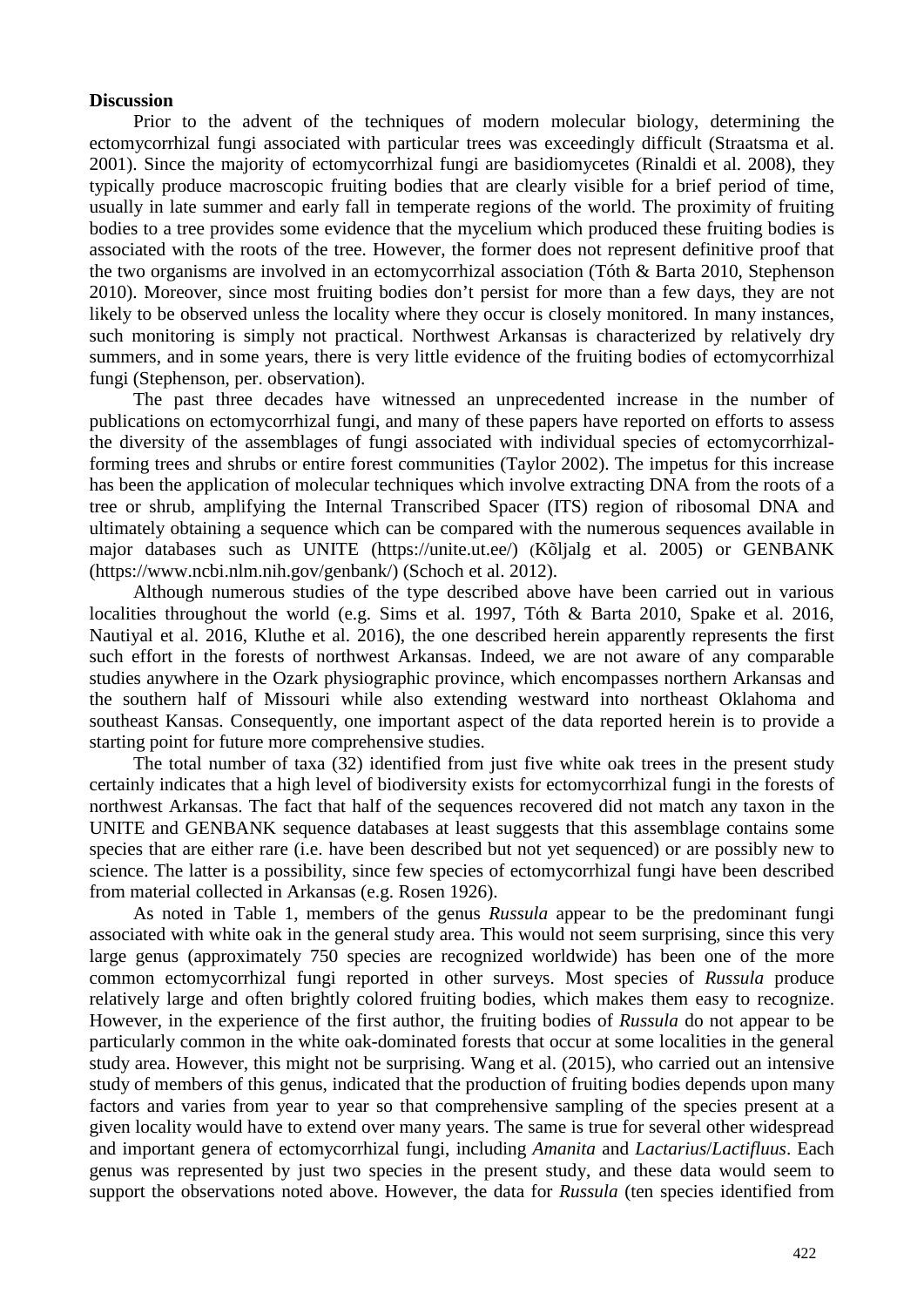sequences) appear to indicate that the predominance of members of this genus below ground (i.e. associated with roots) is not reflected in their occurrence as fruiting bodies above ground. As such, there are clearly apparent advantages of using a molecular-based approach to characterize the assemblages of ectomycorrhizal fungi associated with a particular type of tree or a particular forest community.

It should be noted that the fungi of northwest Arkansas and adjacent areas of the Ozarks are not especially well-documented, since the appropriate surveys have never been carried out. However, based on an examination of the limited body of data currently available (e.g. Discover Life [\[www.discoverlife.org\]](http://www.discoverlife.org/), GBIF [www.gbif.org], Swartz 1933), there are no previous records from the region for most of the species identified from the sequences obtained in the present study. It is anticipated that future more comprehensive studies will yield numerous additional records.

#### **Acknowledgements**

We are grateful to personnel of the Pea Ridge National Military Park Service for granting us permission to carry out the field work required to collect samples of roots from white oak. The research described herein was funded in part by the Slime Mold Project at the University of Arkansas.

#### **References**

- Gardes M, Bruns TD. 1993 ITS primers with enhanced specificity for basidiomycetes– application to the identification of mycorrhizae and rusts. Molecular Ecology 2, 113–118.
- Kluthe BG, Ben Hassine Ben Ali M, Nelsen DJ, Stephenson SL. 2016 A preliminary study of the ectomycorrhizal fungi associated with introduced *Eucalyptus* in Kenya. Mycosphere 7, 80– 85.
- [Kõljalg U,](https://www.ncbi.nlm.nih.gov/pubmed/?term=K%C3%B5ljalg%20U%5BAuthor%5D&cauthor=true&cauthor_uid=15869663) [Larsson KH,](https://www.ncbi.nlm.nih.gov/pubmed/?term=Larsson%20KH%5BAuthor%5D&cauthor=true&cauthor_uid=15869663) [Abarenkov K,](https://www.ncbi.nlm.nih.gov/pubmed/?term=Abarenkov%20K%5BAuthor%5D&cauthor=true&cauthor_uid=15869663) [Nilsson RH](https://www.ncbi.nlm.nih.gov/pubmed/?term=Nilsson%20RH%5BAuthor%5D&cauthor=true&cauthor_uid=15869663) et al. 2005 UNITE: a database providing webbased methods for the molecular identification of ectomycorrhizal fungi. New Phytologist 166, 1063–1068.
- Nautiyal A, Ben Hassine Ben Ali M, Krishnamurthy R et al. 2016 A preliminary study of the ectomycorrhizal fungi associated with banj oak and chir pine in the Garhwal Himalaya, India. Current Research in Environmental and Applied Mycology 6, 67–74.
- Rinaldi AC, Comandini O, Kuyper TW. 2008 Ectomycorrhizal fungal diversity: separating the wheat from the chaff. Fungal Diversity 33, 1–45.
- Rosen HR. 1926 A new *Amanita* from Arkansas. Mycologia 18, 97–99.
- Schoch CL, Seifert KA, Huhndorf S, Robert V et al. 2012 Nuclear ribosomal internal transcribed spacer (ITS) region as a universal DNA barcode marker for Fungi. Proceedings of the National Academy of Sciences 109(16), 6241–6246.
- Sims S, Watling R, De la Cruz R, Jeffries P. 1997 Ectomycorrhizal fungi of the Philippines: a preliminary survey and notes on the geographic biodiversity of the Sclerodermatales. Biodiversity and Conservation 6, 43–58.
- Spake R, van der Linde S, Newon AC, Suz LM et al. 2016 Similar biodiversity of ectomycorrhizal fungi in set-aside plantations and ancient old-growth broadleaved forests. [Biological Conservation](https://www.sciencedirect.com/science/journal/00063207) [194,](https://www.sciencedirect.com/science/journal/00063207/194/supp/C) 71–79.
- Straatsma G, François AYER, Simon EGLI. 2001 Species richness, abundance, and phenology of fungal fruit bodies over 21 years in a Swiss forest plot. Mycological Research 105, 515–523.
- Stephenson SL. 2010 The Kingdom Fungi: The Biology of Mushrooms, Molds, and Lichens. Timber Press, Portland, Oregon.
- Swartz D. 1933 Studies of Arkansas fungi. American Midland Naturalist 14, 714–719.
- Taylor AFS. 2002 Fungal diversity in ectomycorrhizal communities: sampling effort and species detection. Plant and Soil 244, 19–28.
- Tóth BB, Barta Z. 2010 Ecological studies of ectomycorrhizal fungi: an analysis of survey methods. Fungal Diversity 45, 3–19.